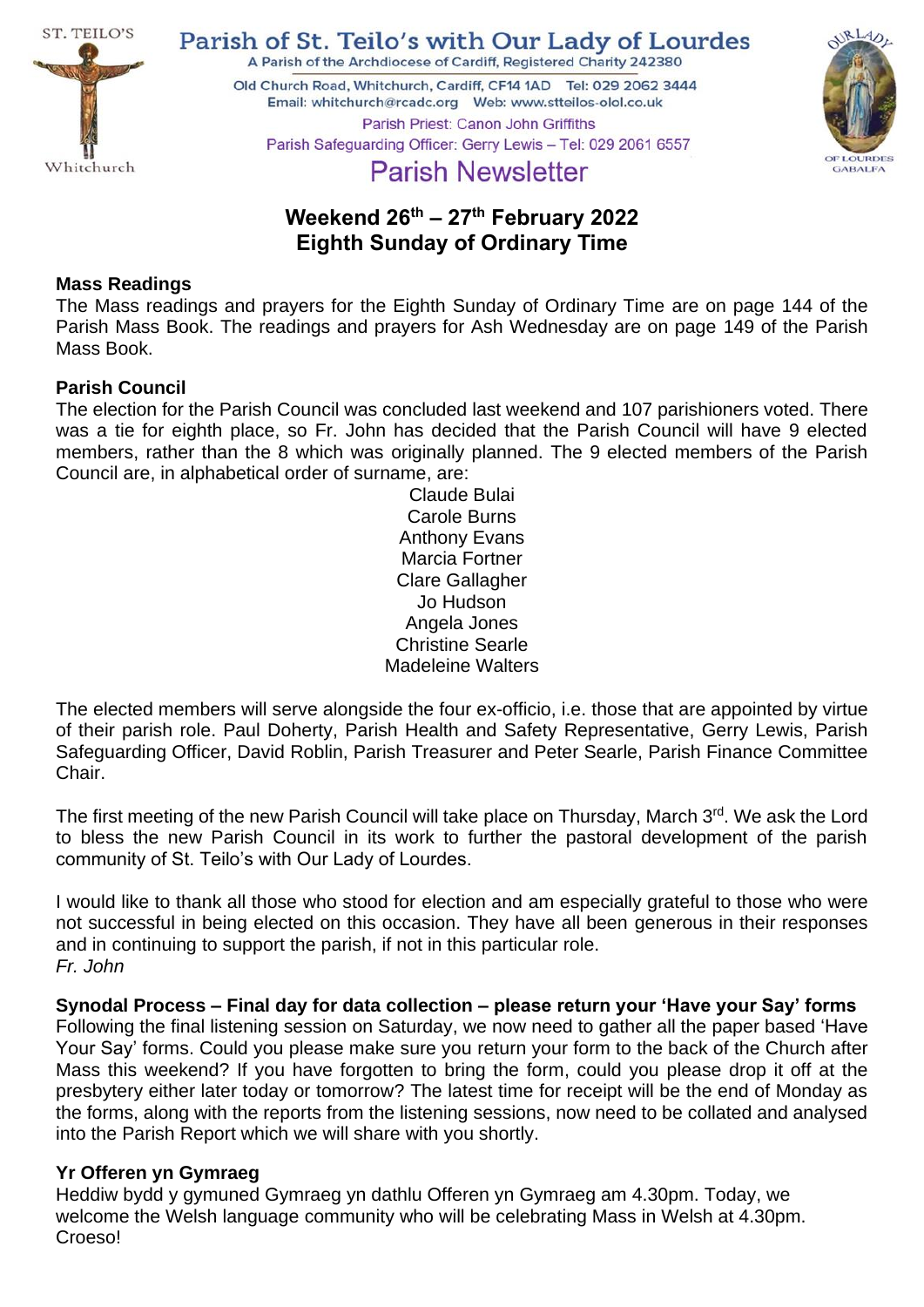# **Children's Liturgy**

We are very grateful to Nick Davies, a member of the Children's Liturgy team, who continues to provide resources designed for children and families. The resources can be found on the parish website. The children's resource for this weekend can be found here – [https://stteilos](https://stteilos-olol.co.uk/wp-content/uploads/2022/02/27Feb-C.pdf)[olol.co.uk/wp-content/uploads/2022/02/27Feb-C.pdf](https://stteilos-olol.co.uk/wp-content/uploads/2022/02/27Feb-C.pdf)

## **Confirmation**

If you are the parent of a young person in Year 8 or above who has not yet been confirmed, you are asked to consider enrolling him/her on this year's Confirmation Programme.

The programme will begin with a Parents' Information Evening this Monday, February 28<sup>th</sup> at 6pm in St. Teilo's Parish Hall. This will be followed by an Enrolment Mass at 10am on the First Sunday of Lent, March 6<sup>th</sup>, and the programme for the young people will continue on Monday evenings at 6pm in St. Teilo's Parish Hall.

Enrolment Forms are available at the back of both Churches and they, along with a copy of the confirmandi's Baptismal Certificate, should be brought to the Parents' Information Evening on February 28<sup>th</sup>.

## **St. David's Day**

Tuesday, March 1st, is the celebration of the Patron Saint of Wales, St. David. Why not celebrate St. David's Day and pray for all the people of Wales by joining in Mass at 10.00am on the Solemnity of our nation's Patron?

## **Chapter Mass and Installation – St. David's Day**

The Chapter of Canons of the Cathedral is celebrating a Chapter Mass at the Cathedral on the Feast of St. David, Tuesday, March 1st at 12.45pm. All are welcome to attend. At that Mass Fr. Nicholas James, Parish Priest of Monmouth, will be installed as a member of the Cathedral Chapter of Canons.

# **Dydd Gŵyl Dewi – Yr Offeren yn Gymraeg**

Why not come along to celebrate St. David's Day at Mass in Welsh? Mass will be celebrated by Fr. Peter Davies at St. Teilo's on Tuesday, March 1st at 6pm. Bilingual booklets will be provided. Croeso cynnes i bawb!

# **Are you ready for 'What is God saying to the Church?' – Online Event Tuesday, March 1st**

All are welcome to attend the online event arranged by the Divine Renovation UK team to reflect on what God is saying to the Church as we begin to move out of the Pandemic. The speakers are Fr. James Mallon – Parish Priest of Our Lady of Guadalupe Parish in Dartmouth Nova Scotia, who founded the Divine Renovation ministry, Bishop Robert Barron, Auxiliary Bishop of the Archdiocese of Los Angeles and founder of the Word on Fire Catholic Ministries and Revd. Nicky Gumbel, Anglican Vicar of Holy Trinity Brompton, London who was the pioneer of Alpha. The evening will be a conversation on the topic of 'What is God Saying to the Church?'.

March 2022 marks two years since the pandemic hit much of the world. Now is the time to ask "What is God saying to the Church throughout the last two years? What have we learned? What should be our focus in the future? What is the most urgent call for the Church? What have the past two years revealed about the Church and how she is fulfilling her mission? What are we being called to repent of, to turn from, and to turn towards?"

This FREE online event is happening on Tuesday March 1<sup>st</sup> and starts at 6pm. Find out more and register at: <https://www.divinerenovation.org/what-is-god-saying-event>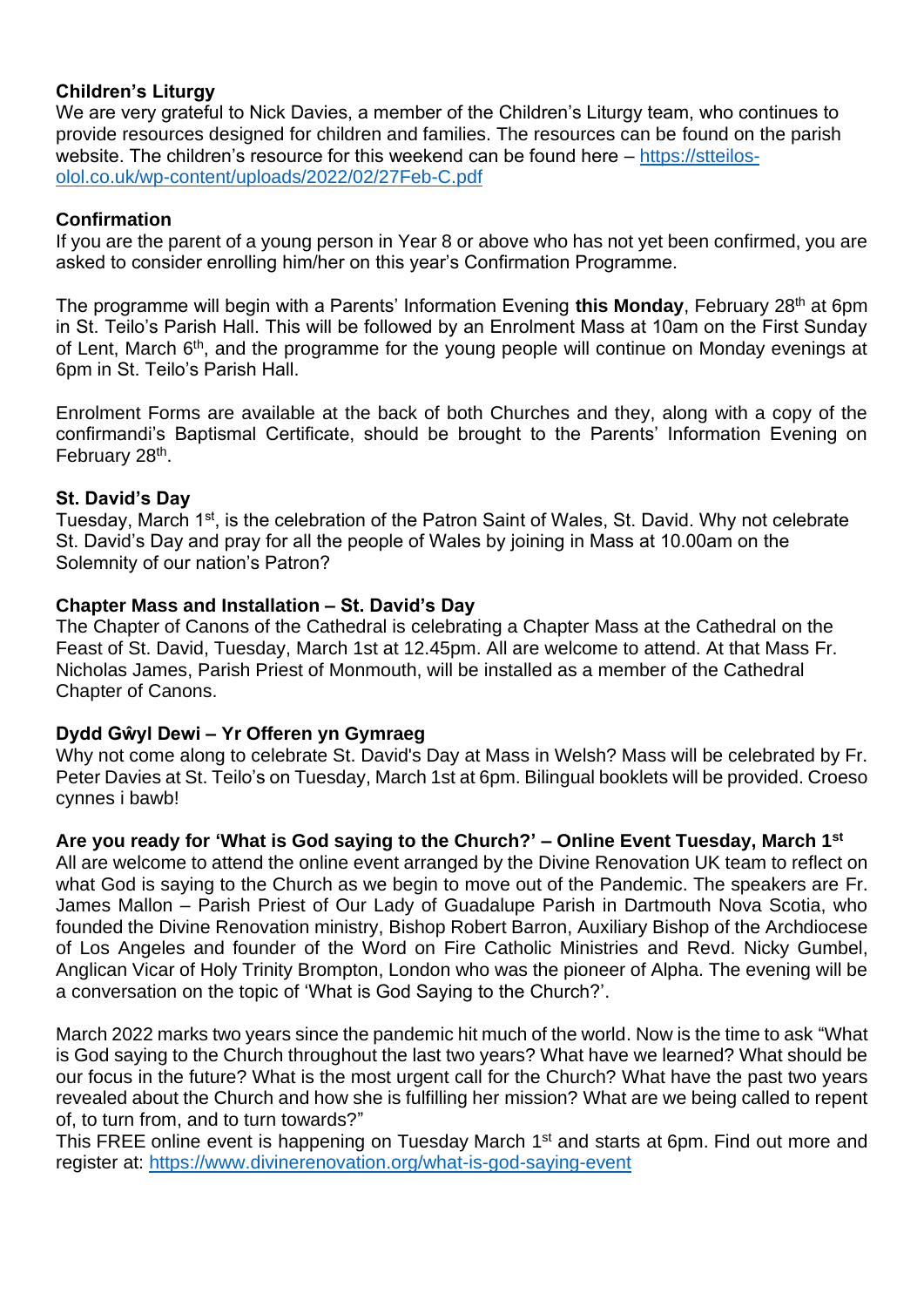### **Lent**

Lent starts on Wednesday. Our minds turn to the journey of encounter and change that we make as we prepare to enter into the mystery of Christ's Passion, Death and Resurrection in Holy Week.

During this season we are invited to use the various aids, which the Church offers us, to celebrate and practise our Catholic Faith with renewed enthusiasm. Below we outline some of the things we can do to make this Lent a time of grace and repentance.

#### **Ash Wednesday**

Wednesday is Ash Wednesday, a day of Fasting and Abstinence when all Catholics fast from one meal and abstain from meat. Age restrictions apply to the fast. Lent is a good time to remember that all faithful Catholics are expected to keep abstinence from meat on all Fridays of the year.

There will be two Masses on Wednesday, at Our Lady of Lourdes Church at 10am and at St. Teilo's at 7pm. Ashes will be distributed during both Masses.

#### **Journey through Lent with Celebrate**

The Celebrate community has developed a range of resources for families to celebrate together during Lent. The links to resources are all drawn together into a pdf document which can be accessed here – <https://tinyurl.com/3bbymrhe>

The team suggests that before Lent starts, you might like to watch a three-minute video reminder of what Lent is all about in which Busted Halo explains the significance of this season of prayer, fasting, and giving, and how you can make the most of this time of repentance and renewal. You can access the video here – <https://youtu.be/Xo1mjuy1NA0>

#### **Lent Online Retreat**

The Ignatian Spirituality Centre, a Scottish Jesuit retreat centre, are again making available a dayby-day prayer guide for you to make an individual retreat during Lent. The Journey with St. Ignatius of Loyola during the Lent 2022 Retreat includes daily content using pictures, prayers, scripture, music and episodes from the life of St. Ignatius to bring us to a deeper knowledge of God in this year which marks the 500<sup>th</sup> anniversary of St. Ignatius' conversion to Christ. The retreat begins on Wednesday and can be accessed here - <https://www.onlineprayer.net/>

#### **Stations of the Cross**

During Lent we will celebrate Stations of the Cross each week at Our Lady of Lourdes and St. Teilo's. We will begin this Friday with Stations after the 10am Mass at St. Teilo's. Stations will take place at Our Lady of Lourdes beginning Wednesday, March 9th after 10am Mass.

#### **First Friday Coffee Morning and Cake Sale**

This Friday, March 4th, is the First Friday of the month so there will be Coffee Morning and Cake Sale after the Stations of the Cross at St. Teilo's. Why not come along to share coffee, tea, good fellowship and a raffle and buy some of the lovely cakes made by the ladies of the parish?

#### **Adoration and Exposition**

There will be Adoration and Exposition of the Blessed Sacrament on Friday this week after Stations of the Cross, from 11.00am to midday. Why not come along to spend time in silent prayer and adoration before the Lord?

#### **New Parish Prayer Group Planning**

A small group of parishioners has arranged to meet in the Side Chapel at St Teilo's on Saturday, March 5<sup>th</sup> at 2:30pm to begin the process of forming a Parish Prayer group at St. Teilo's. They would welcome any parishioners who are interested in being part of such a prayer group to come along and join them. All you need to do is simply turn up. If anyone would like more information in the meantime, please email your contact details to the Parish email address [\(whitchurch@rcadc.org\)](mailto:whitchurch@rcadc.org) and Maria Jesu, one of the prayer group coordinators, will get in touch.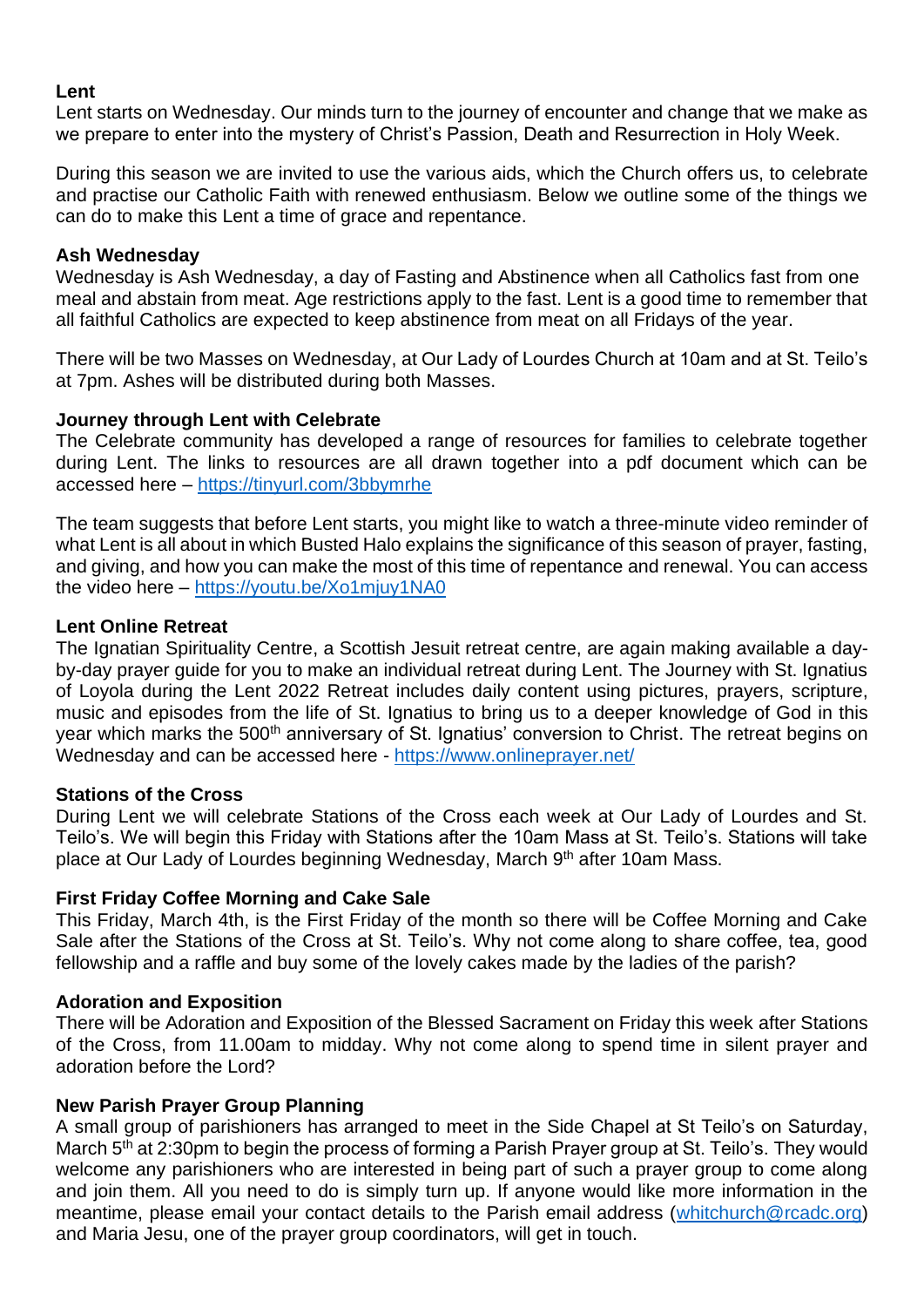## **A Man for All Seasons in the Seligman Theatre at Chapter Arts Centre**

From Tuesday, March  $1<sup>st</sup>$  to Saturday March  $5<sup>th</sup>$ , the Everyman Theatre is presenting a performance of 'A Man For All Seasons' in the Seligman Theatre at Chapter Arts Centre, Canton. The play by Robert Bolt, telling the story of Saint Thomas More's courageous and unflinching stand for his principles, portrays dignity and bravery on an epic scale. While many will have seen the screen adaptation of the play, the original play itself is a stunning piece of live theatre. Tickets are £14 and £12 – for bookings and more details please see the Chapter Arts Centre webpage <https://www.chapter.org/whats-on/performance/everyman-a-man-for-all-seasons/8457>



### **Discovering Christ**

As part of the Parish Lenten programme, we will be beginning the 'Discovering Christ' experience.

'Discovering Christ' is an experience through which anyone and everyone, from the baptised Catholic Church goer, baptised members of other faiths and unbaptised people of no faith are invited to hear the Good News and personally encounter Jesus Christ. 'Discovering Christ' helps people to renew or to begin a personal relationship with Jesus Christ, experience the love of God the Father, and be empowered by the Holy Spirit to live as God's children.

The 'Discovering Christ' Programme will begin on Tuesday, March 8<sup>th</sup> in St. Teilo's Church Hall at 7pm and take place each Tuesday during Lent with follow-up sessions after Easter. The programme will involve a short professionally produced video from the 'Discovering Christ' team followed by small group discussions in which people can freely share what they think and feel about the topic discussed in the teaching and what it says to them.

During our Synodal consultation, a number of parishioners asked about the opportunity to learn and share more about our faith. 'Discovering Christ' is a perfect means of doing this, so please think seriously about coming along. 'Discovering Christ' and the faith development it offers is one of the first fruits of the Synodal discussions which have taken place in the parish.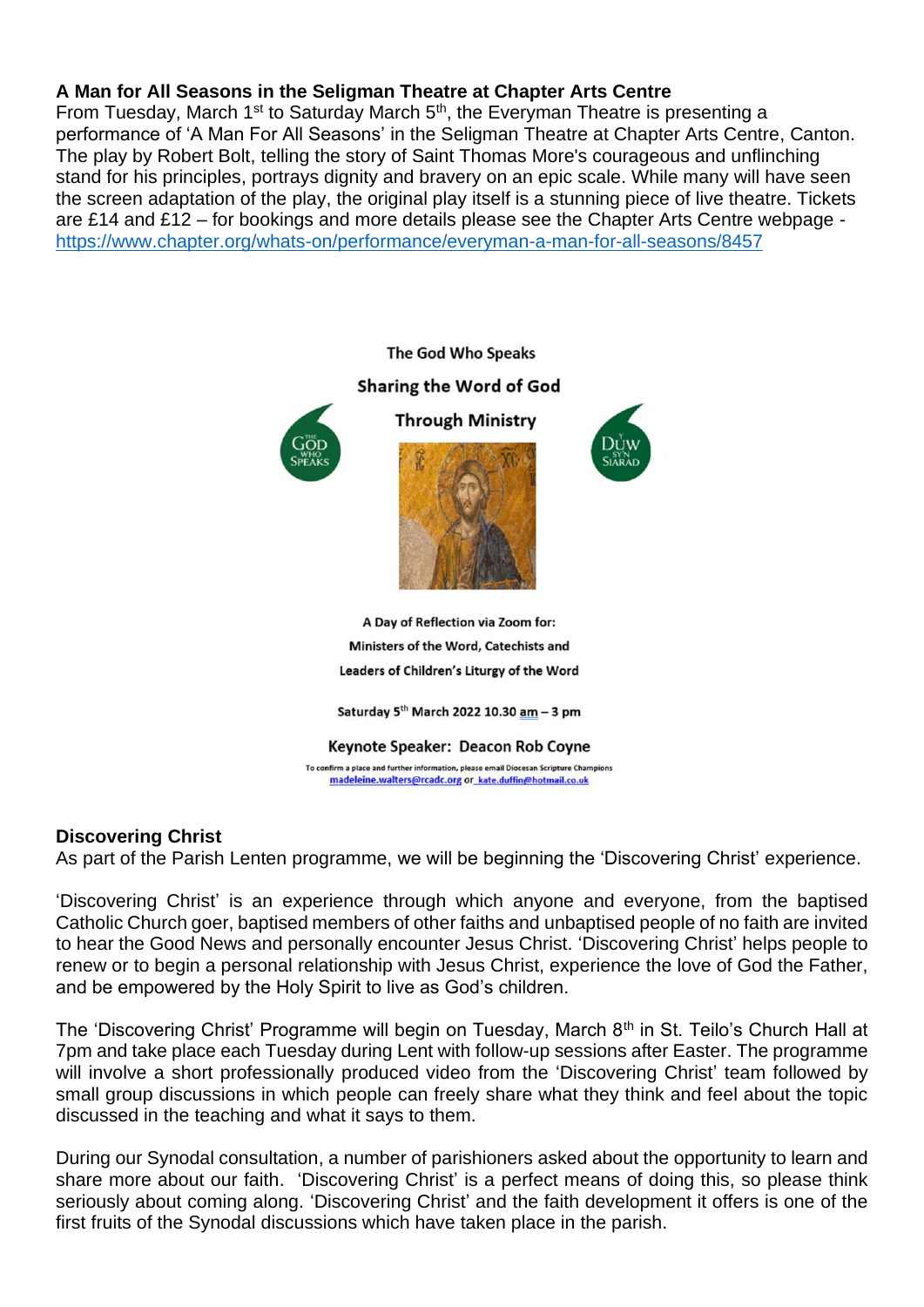#### **Prayer for Ukraine** Pope Francis writes:

*I invite everyone to make this coming 2nd March, Ash Wednesday, a Day of Fasting for Peace: let believers dedicate themselves intensively to prayer and fasting. May the Queen of Peace preserve the world from the madness of war.*

The Pope reminds us that we are all asked to pray for the people of Ukraine at this difficult time. It is important for us to remember that the Ukrainian Greek Catholic Church is the second largest (after the Latin Church, i.e. us) of the 24 particular churches which form the Catholic Church in communion with His Holy Father the Pope.

The Ukrainian Greek Catholic Church is led by His Beatitude Sviatoslav, the Major, who has written this request for prayers to the sons and daughters of the Ukrainian people in Ukraine and abroad, and to all people of good will.

Dear Brothers and Sisters,

The recognition by the president of the Russian Federation of the "independence and sovereignty" of the self-proclaimed LNR and DNR creates serious challenges and threats for the entire international community and for international law, on the basis of which people and their nations, exist and cooperate. Irreparable damage has been done to the very logic of international relations, which are called to safeguard peace and the just order of societies, the supremacy of law, the accountability of state powers, the defence of the human being, human life and natural rights. Today all of humanity has been placed in danger—that the powerful have a right to impose themselves on whomever they wish, with no regard for the rule of law.

In its decision, the government of the Russian Federation unilaterally withdrew from a lengthy peace process, tasked with ensuring the restoration of dignified conditions for life on the territories controlled by Russia in the Donetsk and Luhansk regions of Ukraine, for those impacted by Russian military aggression. The war, initiated against our people in 2014, has inflicted deep wounds on many of our fellow citizens: thousands killed, wounded, left in solitude. Yesterday's step taken by the President of the Russian Federation destroyed foundational principles for a long-term process of restoring peace in Ukraine, created the path for a new wave of military aggression against our state, opened the doors for a full-scale military operation against the Ukrainian people.

We consider the defence of our native land, our historical memory and our hope, our God-given right to exist to be the personal responsibility and sacred duty of the citizens of Ukraine. The defence of our Fatherland is our natural right and civic duty. We are strong when we are together. Now has come the time to unite our efforts in order to defend the independence, territorial integrity and sovereignty of the Ukrainian state. The duty and responsibility of all of humanity are to work actively to avert war and protect a just peace.

We are convinced that the world cannot develop and find answers for the challenges of today by resorting to might and violence, by showing disdain for shared human values and the truth of the Gospel. I call upon all people of good will not to ignore the suffering of the Ukrainian people, brought on by Russian military aggression. We are a people who love peace. And precisely for that reason we are ready to defend it and fight for it.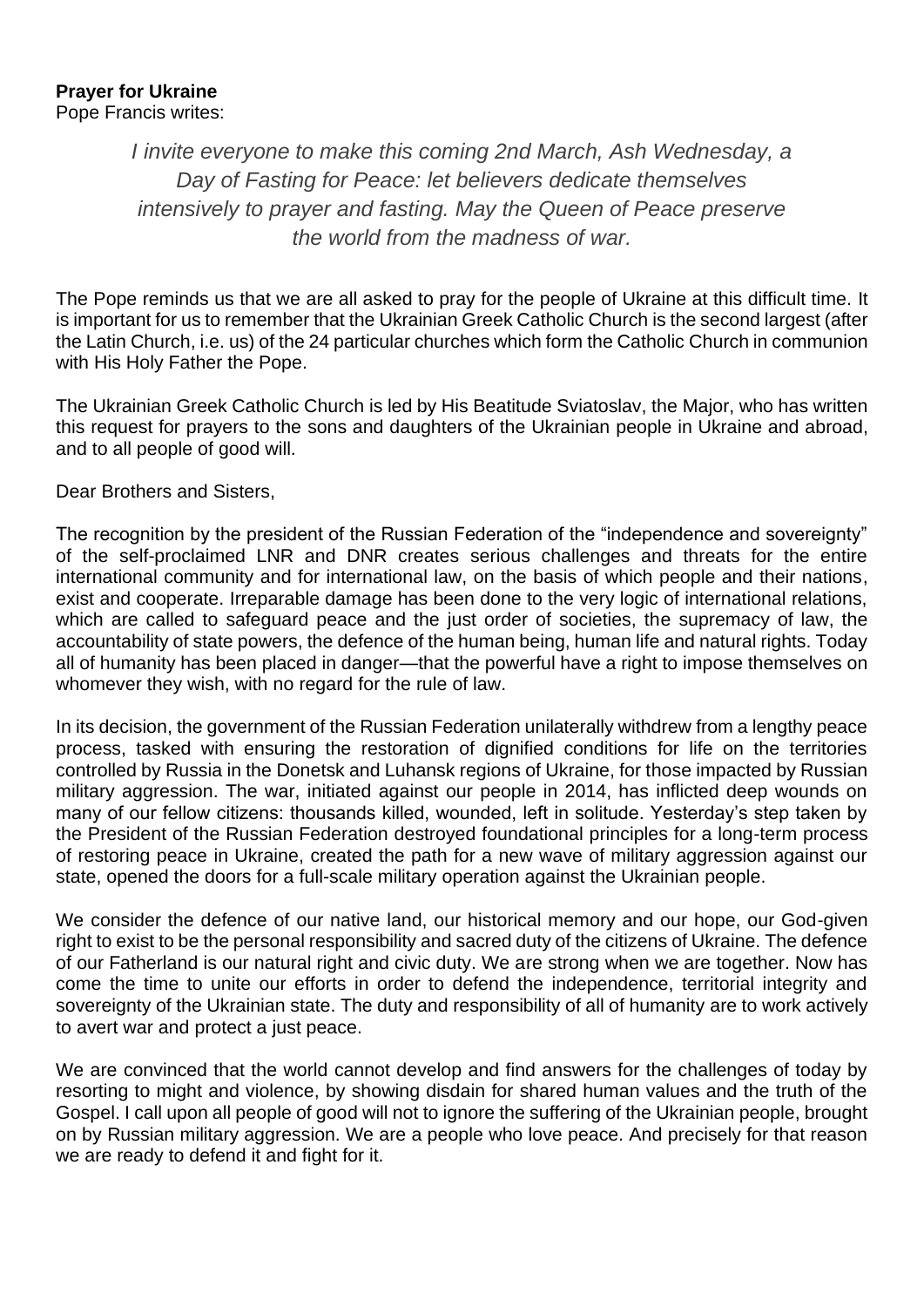Today we call out in prayer to the Almighty Creator, with a special appeal for wisdom for those entrusted with making important decisions for society, in whose hands lies the fate of humanity. We ask the Heavenly Father for assistance in restoring a just peace on Ukrainian land.

We pray especially for those who defend Ukraine, who, in these days, are for us an example of loving sacrifice and dedicated service to their people. May the merciful Lord protect them from every danger and crown their efforts with the victory of truth and good.

We call for the gracious blessing of a loving God and Creator upon Ukraine and its people!

The blessing of the Lord be upon you.

+Sviatoslav Major Archbishop of the Ukrainian Greek Catholic Church Kyiv, Ukraine February 22nd

#### **Baptism – Saturday, March 5th**

Next Saturday at St. Teilo's at 12.30pm Fr. John will celebrate the Baptism of Finley Clarkson Hall. We welcome Finley into the community and pray for his family and godparents as they commit themselves to supporting Finley in his developing faith.

#### **Welsh National Pilgrimage to Lourdes**

The Welsh National Pilgrimage to Lourdes is resuming its travel to Lourdes in 2022. The dates are July 25<sup>th</sup> to 30<sup>th</sup>

A full religious programme, all transport, travel and full board and four- star accommodation are included in the pilgrimage package. Detailed information will be shared and booking forms made available from next week.

Subscribe to our new website, to receive our pilgrimage newsletter for further updates see the pilgrimage website:<https://www.welshnationalpilgrimage.com/>

### **Marriage Encounter**

Marriage Encounter England and Wales, believes that the very pillar of vibrant church communities are good couple relationships, leading Christian families to a deeper faith in Christ Jesus. They are offering couples in our parish a life changing Marriage Encounter Experience in 2022, either inperson or online.

The Marriage Encounter Experience offers the opportunity to refresh, enrich, deepen and bring love, joy and sparkle back into relationships. The experience is presented by laity couples and a priest. It offers precious quality time to support lifelong relationships, and leads to personal and spiritual growth, all in a Catholic faith context. The programme is delivered by experienced volunteers and is steeped in wisdom built over 50 years of experience, enjoyed by millions of couples, and part of the Marriage Alliance, supported by the Bishops' Conference of England and Wales.

The next experience weekends are March,  $4<sup>th</sup>$  to 6<sup>th</sup>, May, 14<sup>th</sup> and 21<sup>st</sup> and June 11-12<sup>th</sup>. Full details and booking arrangements can be found on the Marriage Encounter Website <https://wwme.org.uk/book-a-weekend/>

### **Praying for the Sick of the Parish**

Please remember those who are sick in your daily prayers: Fr. Andrew Berry OSB, Keith Alexander, Bob Bending, Yvonne Butcher, Dorothy David, Barbara Day, Rita Daughton, Philip Evans, Mary Jones, Mary Joseph, John Mintram, Theresa Ng, Tom O'Leary, Terry O'Shea, Derek Phillips and Bridget Wynne-Farrell. If you would like to add someone to the list, please email [whitchurch@rcadc.org.](mailto:whitchurch@rcadc.org)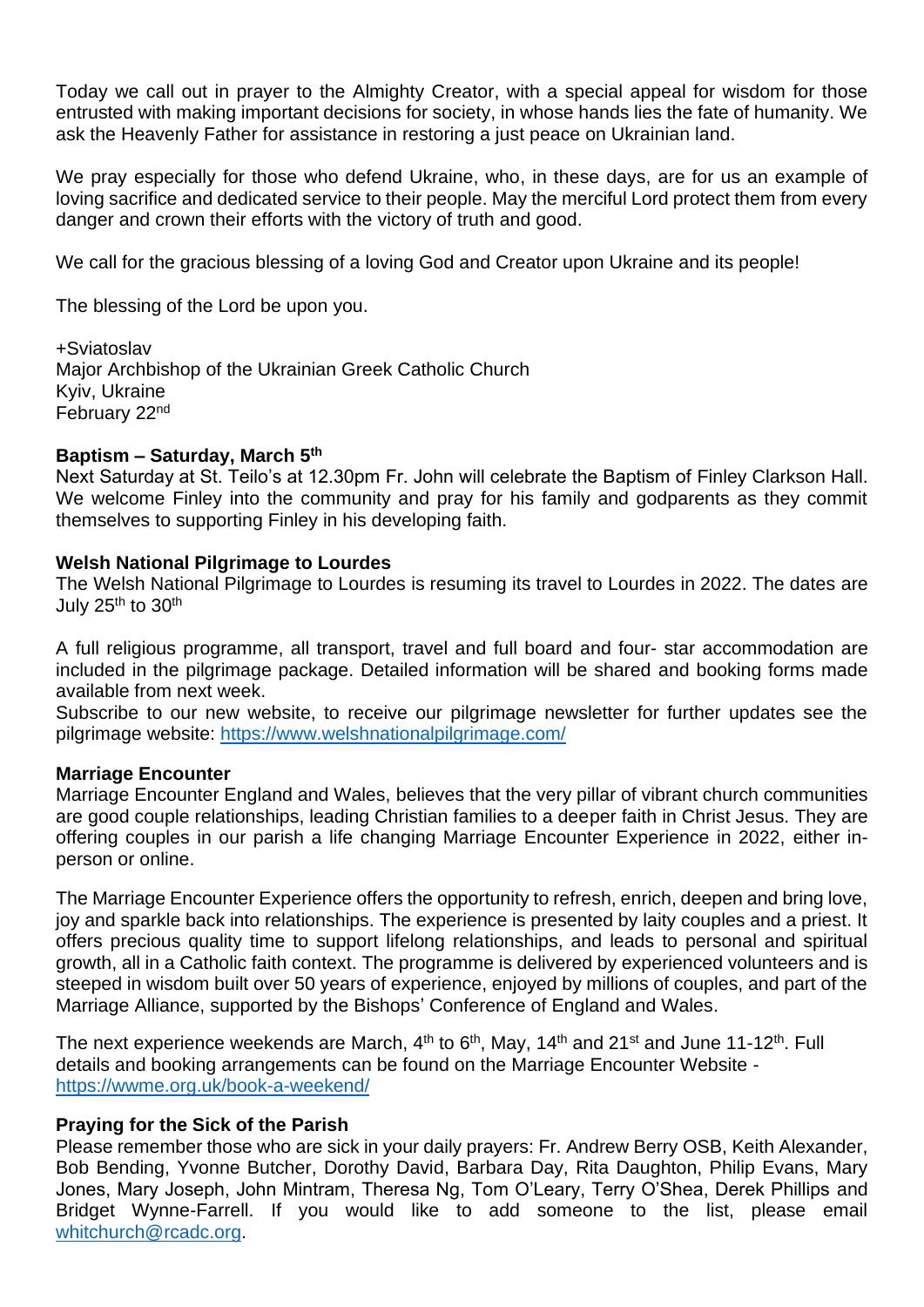### **Rest in Peace**



In your mercy, please pray for the repose of the souls of those whose anniversaries occur at this time: Archbishop Michael McGrath, Canon Patrick Daly, Fr. John James Thomas, Fr. William Lloyd, Francis Hyde, Thomas Mullins, Mary Lock, Mark Enticknapp, Angela Simmons, Antonio Peries, Mary Stenson, Violet Weakley,

Florence James, Elizabeth Hendrickson, Ann Dowdell, Kathleen Sumner, Margaret Welch, David Jones, Ronald Mitchell, Joyce Brown, Angela Hendy, Mabel Hyde, Maurice Lenehan, Catherine Jenkins, Daisy Hill, John Brennan, John Douglas, Pauline Clifford, Michael Jefferies, Mary Aviles, John Hallett, Mary Griffin, Mary Learman and Marjorie Rawlings.

## **Confessions**

Fr. John will be available for Confessions in the confessional at St. Teilo's from 10.30am to 11am after Saturday Morning Mass. Father will also hear confessions in the confessional at Our Lady of Lourdes before Mass on Saturday Evening – 5.30pm to 5.55pm

## **Donations to the Parish**

Donations to the parish last weekend amounted to £226.80. Many thanks to all our parishioners for your generosity.

## **Standing Orders**

The best way to make donations to the parish is by Standing Order. Setting up a standing order or increasing an existing one, may be done through your own bank. The information you need is: Account Name – Archdiocese of Cardiff. Sort Code – 20-18-23. Account Number – 93870367 – this is the Parish's Bank Account even though for legal reasons the account name is in the name of the Archdiocese.

## **Mass Attendance**

Mass attendance for the last weekend was as follows:

| Sunday 20 <sup>th</sup> February | 6 <sub>pm</sub> |  |
|----------------------------------|-----------------|--|
|                                  | 10am            |  |
|                                  | Ƙnm             |  |

### **Covid-19 – updated new guidelines**

From tomorrow, February 28<sup>th</sup>, face coverings will only be legally required in retail, public transport and health and care settings in Wales. However, while the legal requirement has been removed by the Senedd at the request of the Welsh Government, both the Government and the Medical Officer for Wales are recommending that people make use of face coverings in enclosed spaces where they meet people with whom they are not in regular contact.

Guided by the latest Covid-19 review using the Safety Toolbox adopted by the Bishops' Conference for England and Wales the following approach will be adopted at St. Teilo's and Our Lady of Lourdes.

### **Covid-19 Recommendations**

Those attending Mass at either St. Teilo's or Our Lady of Lourdes are strongly recommended to:

- Wear Face Coverings over their nose and mouth
- Sanitise their hands on entering and leaving the Church
- Use the 'PLEASE RESPECT THIS SPACE' cards if you are particularly vulnerable and wish to retain a social distance from others
- Respect other peoples' right to space as evidenced by the 'PLEASE RESPECT THIS SPACE' cards and do not be upset if someone chooses to move seats if they wish to ensure a greater social distance during this time when the virus is still endemic in the local community.